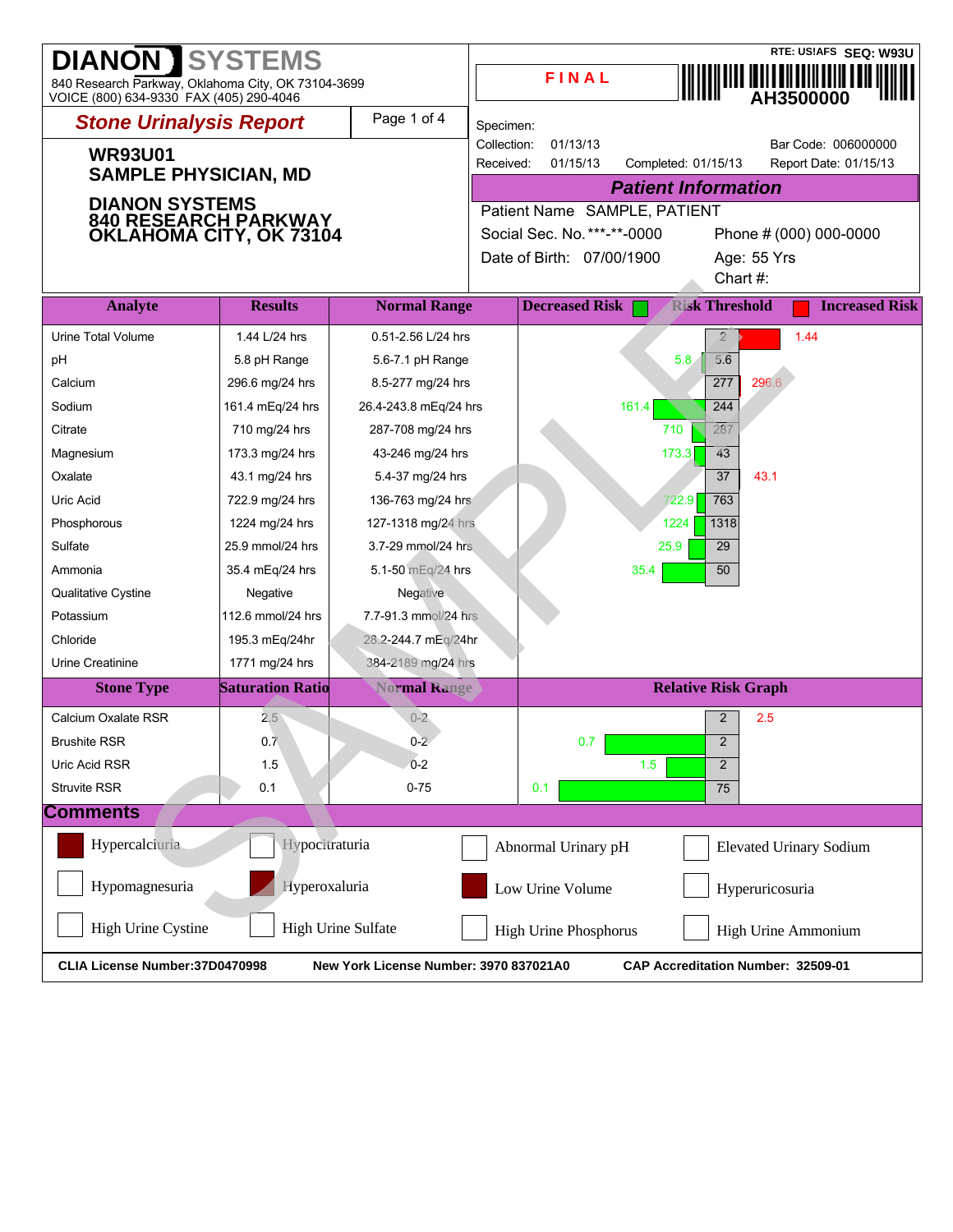| <b>DIANON SYSTEMS</b><br>840 Research Parkway, Oklahoma City, OK 73104-3699<br>VOICE (800) 634-9330 FAX (405) 290-4046                                                                                                                                                                                                                                                  |                         |                              | FINAL                                                                                    |                     |             | RTE: US!AFS SEQ: W93U<br>AH3500000            |  |  |
|-------------------------------------------------------------------------------------------------------------------------------------------------------------------------------------------------------------------------------------------------------------------------------------------------------------------------------------------------------------------------|-------------------------|------------------------------|------------------------------------------------------------------------------------------|---------------------|-------------|-----------------------------------------------|--|--|
| <b>Stone Urinalysis Report</b>                                                                                                                                                                                                                                                                                                                                          | Page 2 of 4             | Specimen:                    |                                                                                          |                     |             |                                               |  |  |
| <b>WR93U01</b><br><b>SAMPLE, PHYSICIAN, MD</b><br><b>DIANON SYSTEMS</b><br>840 RESEARCH PARKWAY<br>OKLAHOMA CITY, OK 73104                                                                                                                                                                                                                                              |                         | Collection:<br>Received:     | 01/13/13<br>01/15/13                                                                     | Completed: 01/15/13 |             | Bar Code: 006100000<br>Report Date: 01/15/13  |  |  |
|                                                                                                                                                                                                                                                                                                                                                                         |                         | <b>Patient Information</b>   |                                                                                          |                     |             |                                               |  |  |
|                                                                                                                                                                                                                                                                                                                                                                         |                         | Patient Name SAMPLE, PATIENT |                                                                                          |                     |             |                                               |  |  |
|                                                                                                                                                                                                                                                                                                                                                                         |                         |                              | Social Sec. No. ***-**-0000                                                              |                     |             | Phone # (000) 000-0000                        |  |  |
|                                                                                                                                                                                                                                                                                                                                                                         |                         |                              | Date of Birth: 07/00/1900                                                                |                     |             | Age: 55 Yrs                                   |  |  |
|                                                                                                                                                                                                                                                                                                                                                                         |                         |                              |                                                                                          |                     | Chart $#$ : |                                               |  |  |
| <b>Recommendations</b>                                                                                                                                                                                                                                                                                                                                                  |                         |                              |                                                                                          |                     |             |                                               |  |  |
| Hypercalciuria<br><b>Medical condition causing Hypercalciuria:</b><br>Hyperparathyroidism<br>Milk-Alkali-Syndrome<br>Hyperthyroidism<br>$\bullet$<br>Vitamin D Intoxication<br>Sarcoidosis<br>When the above conditions do not exist, Hypercalciuria is considered 'Idiopathic'.<br>Nonspecific therapy for idiopathic stone disease may include the following options: | Immobilization Syndrome |                              | Metastatic Malignant Neoplasms<br>Idiopathic Infantile Hypercalcemia<br>Multiple Myeloma |                     |             | Leukemia<br>Lymphoma<br>Adrenal Insufficiency |  |  |

- A low protein diet. Excess protein intake may result in transient metabolic acidosis. Calcium is released from bone in response to this acid load.
- Moderate sodium intake of less than 3000 milligrams per day.
- Strict calcium restriction should be avoided.

# **Differential Diagnosis and Management of Hypercalciuria**

|                                                    |                                                                                                        |                                                                                                                                                                                                                                             |                                                                                                                     |                                                                                                                                                                                                                                                                                                                                                                                 | Unart #.                                                                                               |
|----------------------------------------------------|--------------------------------------------------------------------------------------------------------|---------------------------------------------------------------------------------------------------------------------------------------------------------------------------------------------------------------------------------------------|---------------------------------------------------------------------------------------------------------------------|---------------------------------------------------------------------------------------------------------------------------------------------------------------------------------------------------------------------------------------------------------------------------------------------------------------------------------------------------------------------------------|--------------------------------------------------------------------------------------------------------|
| <b>Recommendations</b>                             |                                                                                                        |                                                                                                                                                                                                                                             |                                                                                                                     |                                                                                                                                                                                                                                                                                                                                                                                 |                                                                                                        |
| Hypercalciuria                                     |                                                                                                        |                                                                                                                                                                                                                                             |                                                                                                                     |                                                                                                                                                                                                                                                                                                                                                                                 |                                                                                                        |
| $\bullet$<br>$\bullet$<br>Sarcoidosis<br>$\bullet$ | <b>Medical condition causing Hypercalciuria:</b><br>Hyperparathyroidism<br>Hyperthyroidism             | Milk-Alkali-Syndrome<br>$\bullet$<br><b>Immobilization Syndrome</b><br>$\bullet$<br>Vitamin D Intoxication                                                                                                                                  | $\bullet$<br>$\bullet$<br>$\bullet$                                                                                 | Metastatic Malignant Neoplasms<br>Idiopathic Infantile Hypercalcemia<br>٠<br>Multiple Myeloma                                                                                                                                                                                                                                                                                   | Leukemia<br>Lymphoma<br>Adrenal Insufficiency                                                          |
|                                                    | • Increasing urine output to over 2 liters per day.<br>• Strict calcium restriction should be avoided. | When the above conditions do not exist, Hypercalciuria is considered 'Idiopathic'.<br>Nonspecific therapy for idiopathic stone disease may include the following options:<br>• Moderate sodium intake of less than 3000 milligrams per day. |                                                                                                                     | • A low protein diet. Excess protein intake may result in transient metabolic acidosis. Calcium is released from bone in response to this acid load.<br>Based on the effectiveness of the above measures or the patient's condition and history determining the cause of idiopathic hypercalciuria may be warranted.<br>Differential Diagnosis and Management of Hypercalciuria |                                                                                                        |
|                                                    | <b>Diagnostic Presentation</b>                                                                         |                                                                                                                                                                                                                                             |                                                                                                                     |                                                                                                                                                                                                                                                                                                                                                                                 |                                                                                                        |
| 24 Hr. Urine On<br>Random Diet*                    | Serum                                                                                                  | 24 Hr. Urine On<br><b>Restricted Diet**</b>                                                                                                                                                                                                 | Condition                                                                                                           | <b>Treatment Options</b>                                                                                                                                                                                                                                                                                                                                                        | <b>Monitoring</b>                                                                                      |
| Elevated<br>Calcium                                | Normal                                                                                                 | Elevated<br>Calcium<br>on<br>Restricted<br>Diet                                                                                                                                                                                             | Absorptive<br>Hypercalcuria<br>Type I                                                                               | Low Oxalate<br>Low Sodium Diet (<1000 mg/day)<br>Moderate Calcium (600-800 mg/day)<br>Thiazides<br>Sodium Cellulose Phosphate<br>Orthoposphates                                                                                                                                                                                                                                 | <b>SERUM</b><br>** Electrolytes<br>& Uric Acid<br><b>URINE</b><br>Citrate, Calcium,<br>Sodium, Oxalate |
|                                                    |                                                                                                        | Normal Calcium<br>on Diet Restriction                                                                                                                                                                                                       | Absorptive<br>Hypercalcuria<br><b>Type II</b>                                                                       | Low Oxalate<br>Low Sodium Diet (<1000 mg/day)<br>Moderate Calcium (600-800 mg/day)<br>Thiazides, If no response to diet                                                                                                                                                                                                                                                         | <b>SERUM</b><br>** Electrolytes<br>& Uric Acid<br><b>URINE</b><br>Citrate, Calcium,<br>Sodium, Oxalate |
|                                                    | Normal Calcium<br><b>Elevated PTH</b>                                                                  |                                                                                                                                                                                                                                             | <b>Renal Calcium</b><br>Leak                                                                                        | Thiazides                                                                                                                                                                                                                                                                                                                                                                       | <b>SERUM</b><br>** Electrolytes<br>& Uric Acid<br><b>URINE</b><br>Citrate, Calcium                     |
| Elevated<br>Calcium<br>&<br>Elevated               | Low Phosphate                                                                                          |                                                                                                                                                                                                                                             | Absorptive<br>Hypercalcuria<br><b>Type III</b>                                                                      | Phosphate<br>Supplements                                                                                                                                                                                                                                                                                                                                                        | <b>SERUM</b><br>Calcium<br><b>URINE</b><br>Calcium, Phosphorus                                         |
| Phosphorus                                         | <b>Elevated Calcium</b><br><b>Elevated PTH</b>                                                         |                                                                                                                                                                                                                                             | Hyperpara-<br>thyroidism                                                                                            | Surgery                                                                                                                                                                                                                                                                                                                                                                         | None                                                                                                   |
| Elevated<br>Calcium<br>&                           | Low Potassium<br>Low Bicarbonate<br><b>High Chloride</b>                                               |                                                                                                                                                                                                                                             | <b>Renal Tubular</b><br><b>Acidosis</b>                                                                             | Citrate Therapy                                                                                                                                                                                                                                                                                                                                                                 | <b>SERUM</b><br>Electrolytes<br>Calcium, Citrate<br><b>URINE</b><br>Electrolytes<br>Bicarbonate        |
| Low<br>Citrate                                     | Potassium Bicarb.<br>& Chloride are<br>usually normal                                                  |                                                                                                                                                                                                                                             | Absorptive<br>Hypercalcuria<br>with<br>Hypocitraturia                                                               | Diet & Citrate<br>Therapy or Thiazides<br>& Citrate Therapy                                                                                                                                                                                                                                                                                                                     | <b>SERUM</b><br>Citrate, Calcium<br>Sodium, Oxalate<br><b>URINE</b><br>Electrolytes                    |
| ***                                                |                                                                                                        | It has been suggested that two collections will increase detection of abnormal urine values.                                                                                                                                                | Thiazide Treatment may result in electrolyte imbalance, increase uric acid production, and urine citrate depletion. | ** 24 Hour urine collection after one week on a low calcium (<400 mg/day), low sodium (<100 mEg/day) and low oxalate diet.<br>To confirm diagnosis of the above conditions, Pak et al. recommend evaluation of the patient using a calcium loading protocol                                                                                                                     |                                                                                                        |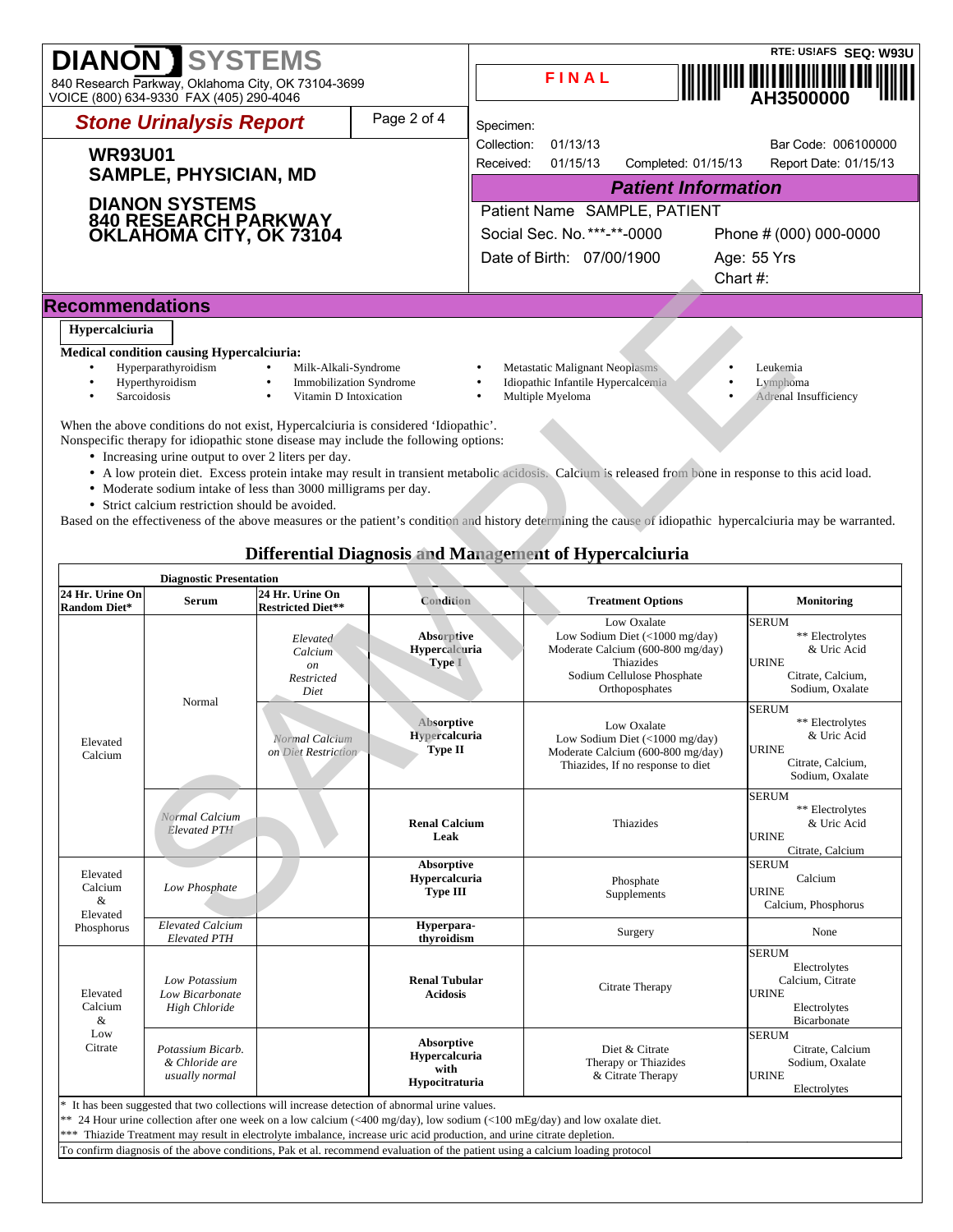| <b>DIANON SYSTEMS</b><br>840 Research Parkway, Oklahoma City, OK 73104-3699<br>VOICE (800) 634-9330 FAX (405) 290-4046 |             |                              | FINAL                       |                     |                        | RTE: US!AFS SEQ: W93U<br>, <b>                             </b>         <br>AH3500000 |  |
|------------------------------------------------------------------------------------------------------------------------|-------------|------------------------------|-----------------------------|---------------------|------------------------|---------------------------------------------------------------------------------------|--|
| <b>Stone Urinalysis Report</b>                                                                                         | Page 3 of 4 | Specimen:                    |                             |                     |                        |                                                                                       |  |
|                                                                                                                        |             | Collection:                  | 01/13/13                    |                     |                        | Bar Code: 006100000                                                                   |  |
| <b>WR93U01</b>                                                                                                         |             |                              | 01/15/13                    | Completed: 01/15/13 |                        | Report Date: 01/15/13                                                                 |  |
| <b>SAMPLE, PHYSICIAN, MD</b><br><b>DIANON SYSTEMS</b><br><b>840 RESEARCH PARKWAY<br/>OKLAHOMA CITY, OK 73104</b>       |             | <b>Patient Information</b>   |                             |                     |                        |                                                                                       |  |
|                                                                                                                        |             | Patient Name SAMPLE, PATIENT |                             |                     |                        |                                                                                       |  |
|                                                                                                                        |             |                              | Social Sec. No. ***-**-0000 |                     | Phone # (000) 000-0000 |                                                                                       |  |
|                                                                                                                        |             |                              | Date of Birth: 07/00/1900   |                     |                        | Age: 55 Yrs                                                                           |  |
|                                                                                                                        |             |                              |                             |                     | Chart #:               |                                                                                       |  |
| <b>Recommendations</b>                                                                                                 |             |                              |                             |                     |                        |                                                                                       |  |

## **Elevated Urinary Oxalate (Hyperoxaluria)**

Urinary oxalate is an important risk factor for recurrent calcium oxalate nephrolithaisis. More than urinary calcium concentration, small Increases in urinary oxalate markedly increase the risk of crystallization. Endogenous metabolism of glycine accounts for the majority of Urinary oxalate. Only 10-15% is derived from dietary oxalate.

#### **There are three mechanisms to account for Hyperoxaluria:**

- Inborn errors of metabolism primary Hyperoxaluria is a rare genetic disorder, which usually presents in childhood with significant elevation in urinary oxalate >60 mg/day.
- Increased oxalate precursors excessive Vitamin C ingestion greater than 1 gram/day.
- Increased dietary intake and intestinal absorption excessive intake of oxalate rich foods such as chocolate, dark green leafy vegetables, nuts, citrus, tea, cocoa, and pepper. Inflammatory bowel disease, chronic diarrheal states, chronic pancreatitis, and low calcium diet

(400 mg/day) may increase oxalate absorption.

#### **Treatment of Hyperoxaluria:**

- Decrease intake of oxalate rich foods
- Decrease Vitamin C consumption
- Control diarrhea and fat malabsorption
- Oral calcium supplementation
- Vitamin B (pyridoxine) supplementation
- Binding agents, orthophosphate, magnesium, ferrous sulfate

## **Low Urinary Volume**

Although the efficacy of a high fluid intake has not been proven, most experts recommend an increased fluid intake to produce a urinary volume from 2-4 liters per day. Most recommend a special effort to hydrate during the evening hours to produce nocturia. Water hardness does not seem to predispose to stone formation and epidemiologic studies indicate the incidence of stones is lower in hard water regions than in soft water regions. With regard to other types of fluids it is best to avoid large amounts of tea, cocoa, cola drinks, and fruit juices, which contain significant amounts of oxalate in soluble form. Low urinary volume can occur as a solitary finding in a patient secondary to poor dietary intake or as a consequence to any condition producing chronic fluid loss such as diarrhea. **CHEAPY**<br> **CHEAPY**<br> **CHEAPY**<br> **CHEAPY**<br> **CHEAPY**<br> **CHEAPY**<br> **CHEAPY**<br> **CHEAPY**<br> **CHEAPY**<br> **CHEAPY**<br> **CHEAPY**<br> **CHEAPY**<br> **CHEAPY**<br> **CHEAPY**<br> **CHEAPY**<br> **CHEAPY**<br> **CHEAPY**<br> **CHEAPY**<br> **CHEAPY**<br> **CHEAPY**<br> **CHEAPY**<br> **CHEAPY**<br> **C** 

## **Treatment of Low Urine Volume**:

- Increase fluid intake to maintain urine output of least 2 liters per day. Patients will need 8-10 glasses of water per day.
- Direct patients to take two 8-ounce glasses of water between dinner and bedtime and one at night if they arise to void.
- Encourage patients to monitor the amount of urine they produce.

## With adequate hydration…..

- The urine should remain colorless.
- Urine specific gravity should measure between  $1.005 1.010$ .
- Direct volume measurements should be greater than 2 liters.